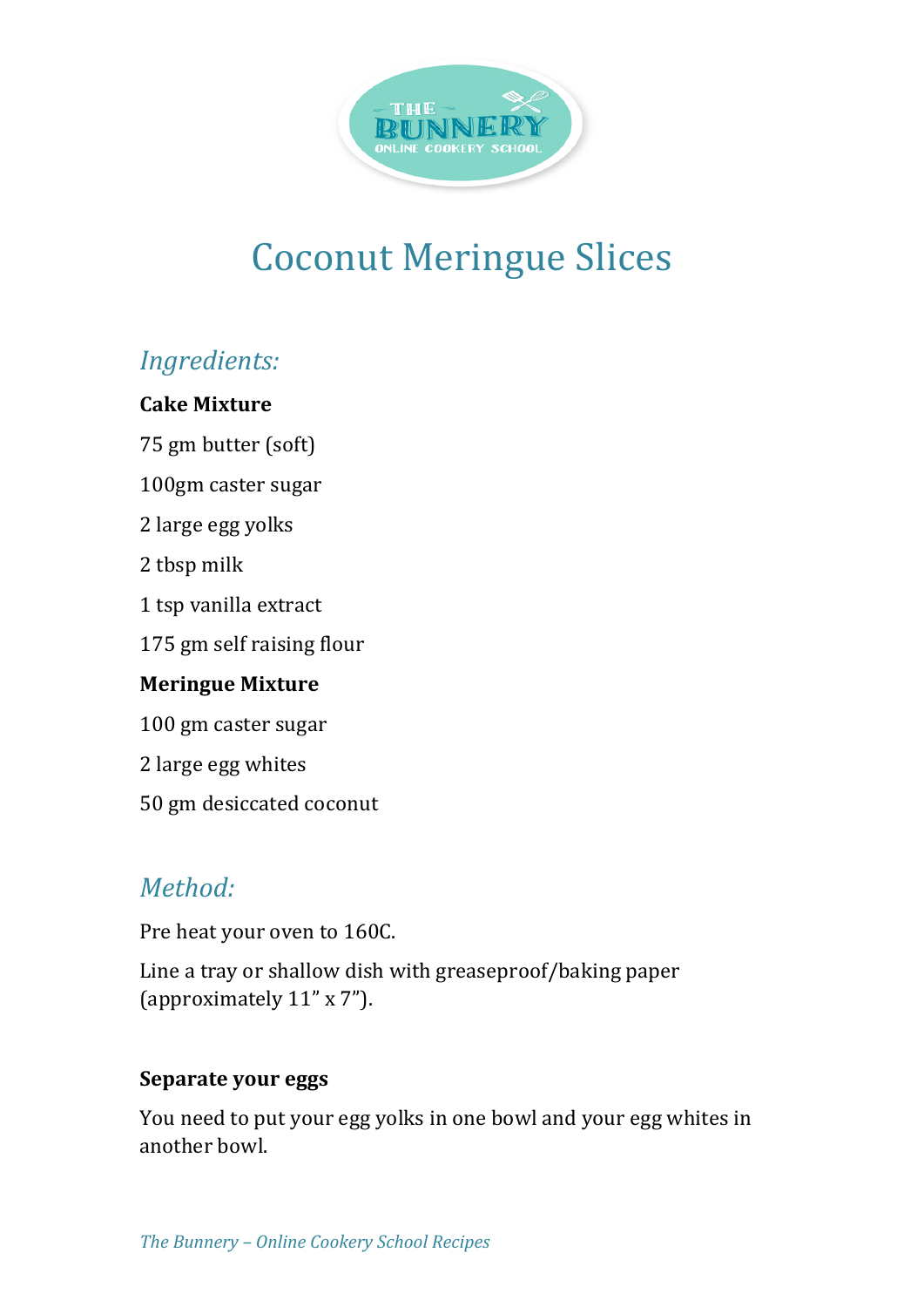

Make sure both small bowls are spotlessly clean and dry before using.

I break the egg so the shell is in two halves, and tip the egg from one side to the other until all the egg white has dropped into the small bowl underneath.

If some egg yolk goes into your white then you need to use another egg – even the smallest bit of egg yolk will stop the meringues from working!

## **Cake Mixture**

Cream together the butter and sugar in a large bowl until light in colour.

Add the egg yolks to your bowl and mix together with the butter and sugar mix.

Put the milk and vanilla extract into the bowl and mix together.

Sieve the flour into the bowl, and fold into the mixture with your spatula or a spoon until it is fully mixed in.

The mixture will be much thicker than a normal cake mix - more like a dough than a cake batter.

Spread the mixture as evenly as possible over the bottom of the tray, holding onto the lining paper to help you do this.